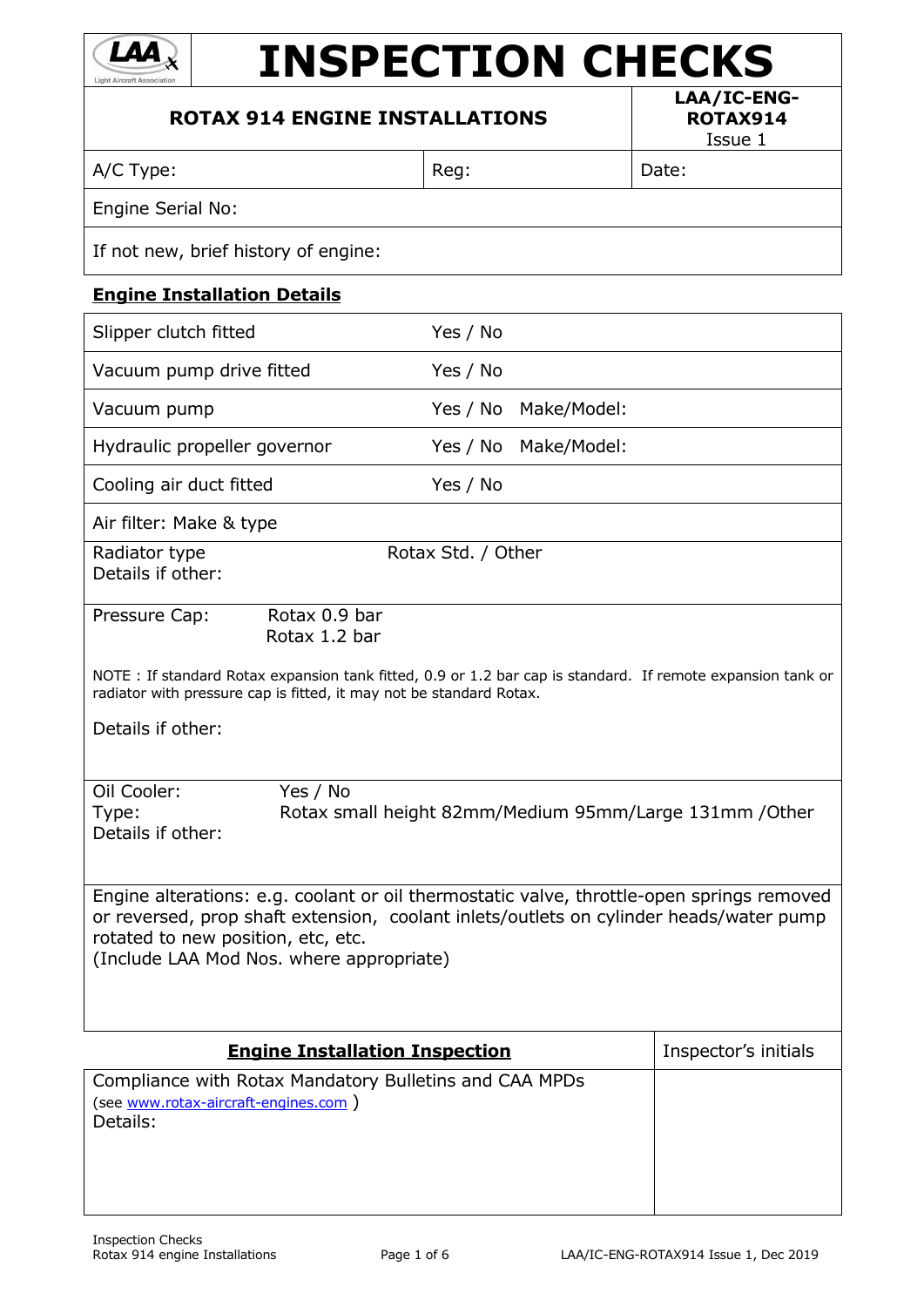| Incorporation of advisory modifications |  |
|-----------------------------------------|--|
| Details:                                |  |
|                                         |  |
|                                         |  |
|                                         |  |

# **Engine Mounting**

| Suitable anti-vibration mounts fitted                          |  |
|----------------------------------------------------------------|--|
| Security of mounting: engine to subframe, subframe to airframe |  |

**Propeller** Pusher / Tractor (Delete as applicable)

| Propeller make/    |                                                                                    |    | No. Blades                      | Dia:    |  |
|--------------------|------------------------------------------------------------------------------------|----|---------------------------------|---------|--|
| Designation:       |                                                                                    |    |                                 | Inch/mm |  |
|                    |                                                                                    |    |                                 |         |  |
|                    | Pitch for each blade - ground adjustable propellers                                |    |                                 |         |  |
|                    |                                                                                    |    |                                 |         |  |
| 1:                 | 2:                                                                                 | 3: | 4:                              |         |  |
|                    |                                                                                    |    |                                 |         |  |
|                    |                                                                                    |    |                                 |         |  |
|                    | inches/mm or _____ deg at _______ % radius/tip                                     |    |                                 |         |  |
|                    |                                                                                    |    | From manufacturer or checked -  |         |  |
| Inertia            | Kg cm <sup>2</sup><br>Rotax SI-11-1991                                             |    |                                 |         |  |
|                    |                                                                                    |    |                                 |         |  |
| <b>Balance</b>     | gm metre                                                                           |    | (Must be no more than 0.5 gm m) |         |  |
|                    |                                                                                    |    |                                 |         |  |
| Propeller mounting |                                                                                    |    |                                 |         |  |
|                    | Describe fully the method of propeller attachment, including details of any        |    |                                 |         |  |
|                    | propeller extension or spacer used. Also include details of spinner attachment, if |    |                                 |         |  |
|                    | applicable, including bulkheads, materials and fasteners used. Drawings may be     |    |                                 |         |  |
|                    |                                                                                    |    |                                 |         |  |
| attached.          |                                                                                    |    |                                 |         |  |
|                    |                                                                                    |    |                                 |         |  |
|                    |                                                                                    |    |                                 |         |  |
|                    |                                                                                    |    |                                 |         |  |
|                    |                                                                                    |    |                                 |         |  |
|                    |                                                                                    |    |                                 |         |  |
|                    |                                                                                    |    |                                 |         |  |
|                    |                                                                                    |    |                                 |         |  |
|                    |                                                                                    |    |                                 |         |  |

### **Cooling System**

| Expansion tank at highest point in cooling<br>Yes / No<br>system                                                                                                                                            |  |
|-------------------------------------------------------------------------------------------------------------------------------------------------------------------------------------------------------------|--|
| Pressure cap, condition, sealing & operation of both valves                                                                                                                                                 |  |
| Expansion tank security<br>(If not standard Rotax tank on top of engine)                                                                                                                                    |  |
| Chafing of standard Rotax expansion tank on crankcase<br>(Check for rubber pad)                                                                                                                             |  |
| Mounting of radiator(s) – secure & isolated from engine vibration                                                                                                                                           |  |
| Pipework – adequate flow diameter, flares or lips on ends of all<br>metal pipes, suitability & condition of hoses & clamps, chafing,<br><b>leaks</b>                                                        |  |
| Overflow bottle should be below pressure cap, but not more than<br>250 mm. Vented with adequate size hole (2.5 mm $\emptyset$ minimum),<br>vent piped away from engine if overflow bottle near carb intakes |  |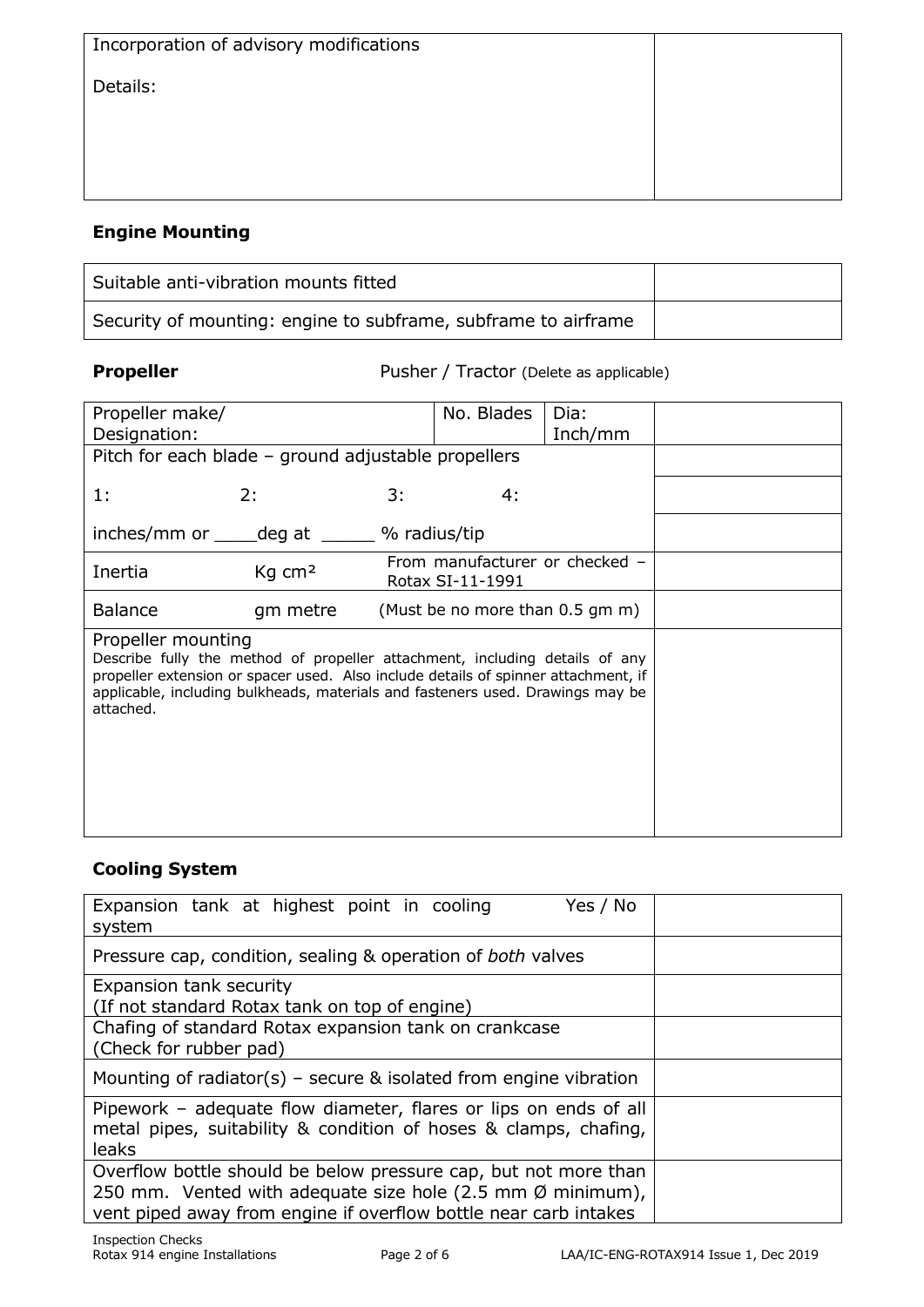| Cylinder head temperature gauge fitted and temp<br>limits placarded (pre '-01' models only).<br>Specify instrument:                                                                                                                                   | Yes / No |  |
|-------------------------------------------------------------------------------------------------------------------------------------------------------------------------------------------------------------------------------------------------------|----------|--|
| Coolant temperature gauge fitted and temp limits<br>placarded. Specify instrument:<br>(All '-01' models. Recommended on pre '-01' models in addition<br>to CHT gauge, particularly new installations & those with<br>unknown cooling system adequacy) | Yes / No |  |
| Temperature sensor & leads, condition, chafing                                                                                                                                                                                                        |          |  |
| Coolant filled                                                                                                                                                                                                                                        |          |  |
| Antifreeze added (specify ratio)                                                                                                                                                                                                                      |          |  |

### **Exhaust System**

| Carbs, hoses, cowlings etc. protected from exhaust heat   |               |  |
|-----------------------------------------------------------|---------------|--|
| Exhaust gas temperature gauge fitted                      | Yes / No      |  |
| Specify instrument:                                       |               |  |
| Cylinders monitored:<br>No.                               | 1 / 2 / 3 / 4 |  |
| EGT sensors & leads, condition, chafing                   |               |  |
| Exhaust tail pipe in compliance with installation manual, |               |  |
| attachment secure and exit clear of airframe.             |               |  |

# **Turbocharger System**

| Turbo wastegate; no backlash when closed                                             |  |
|--------------------------------------------------------------------------------------|--|
| Turbo wastegate self-check function and warning lights check                         |  |
| Turbo wastegate servo isolation DPST latching or guarded<br>switch; fit and function |  |
| TCU location not in engine bay                                                       |  |
| Placards for servo switch, warning lights, TCU circuit breaker                       |  |

# **Lubrication System**

| Oil filter – check correct type – Black painted with Rotax part no.                                                                                                                                         |  |
|-------------------------------------------------------------------------------------------------------------------------------------------------------------------------------------------------------------|--|
| Oil tank securely mounted free from vibration & with level<br>0-400 mm below propeller shaft                                                                                                                |  |
| Suction & return connections on tank correct way round & secure                                                                                                                                             |  |
| Oil tank vent pipe routed in continuous downslope, no kinks. Oil<br>tank vent protected from icing                                                                                                          |  |
| Oil suction hose - connections secure, suitable for temperature,<br>stiff enough to prevent collapse under suction, no kinks,<br>adequate internal diameter.                                                |  |
| Protection from chafing & exhaust heat                                                                                                                                                                      |  |
| Oil return hose – connections secure, suitable for temperature &<br>pressure. No kinks, adequate internal diameter. Protection from<br>chafing & exhaust heat. Banjo connection under engine wire<br>locked |  |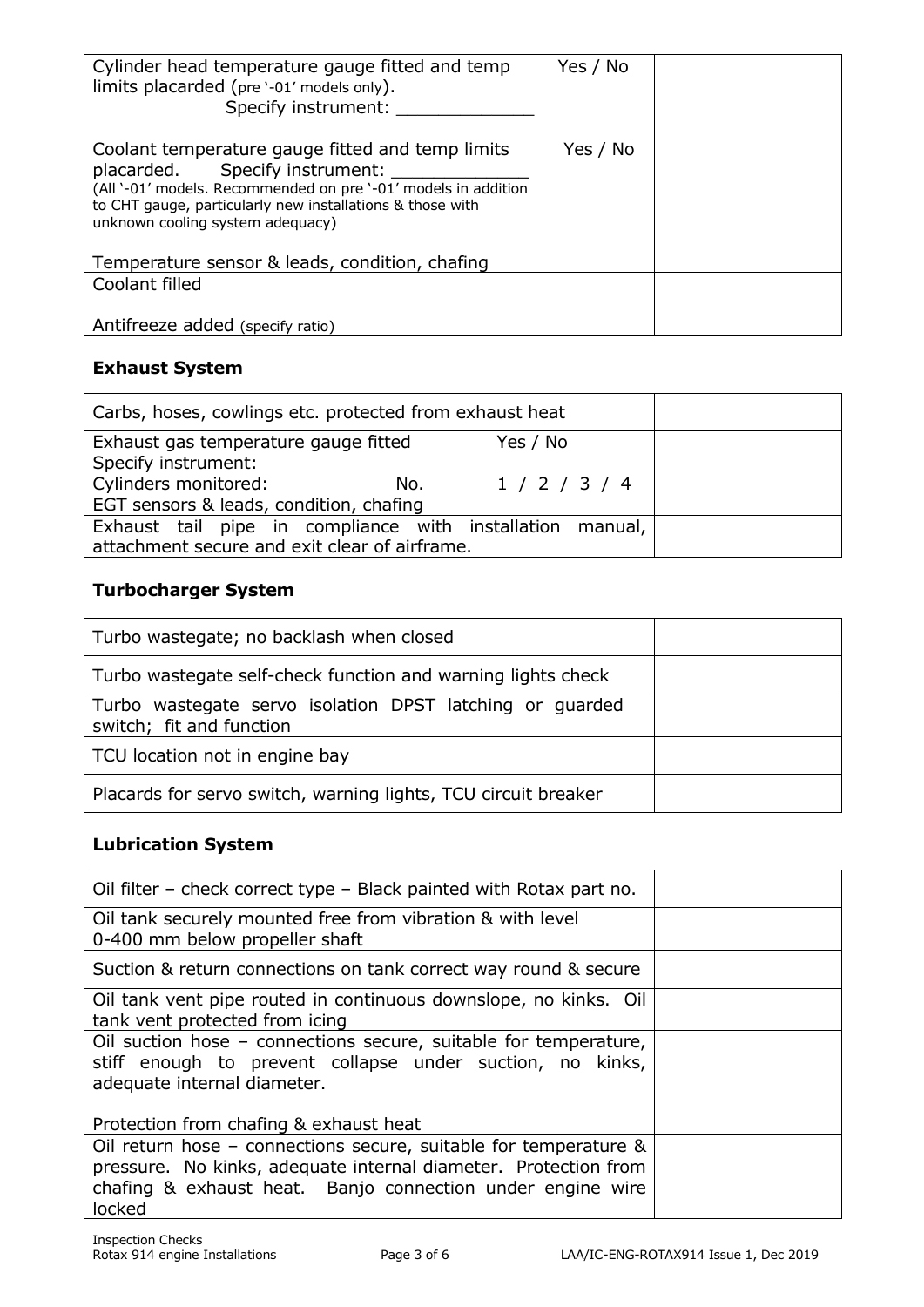| Oil feed line to turbo charger                                                                                             |  |
|----------------------------------------------------------------------------------------------------------------------------|--|
| Oil cooler – in suction line, not in return. Mountings secure,<br>protected from engine vibration, hose connections secure |  |
| Oil cooler – correct orientation (connections uppermost)                                                                   |  |
| Oil pressure gauge - specify instrument:<br>Pressure sensor leads, condition, chafing<br>Clear of exhaust heat             |  |
| Oil system purging.<br>System purged of air to give positive oil pressure while cranking<br>(before engine start)          |  |

# **Fuel System**

| Fuel tank vent                                                                                                               |
|------------------------------------------------------------------------------------------------------------------------------|
| Water & debris sump in each tank                                                                                             |
| Coarse strainer in each tank                                                                                                 |
| All hose connections secure                                                                                                  |
| Fuel lines - protected from exhaust heat & chafing                                                                           |
| Fuel filter type - Nylon/Sintered/Paper/Other                                                                                |
| Fuel filter position (non fire-resistant filters should not be in engine bay)                                                |
| Fuel $tap(s)$<br>Adequate bore<br>Secure connections<br>Positive ON/OFF stops/detents<br>ON/OFF placard                      |
| Fuel return to tank from fuel pressure regulator                                                                             |
| Fuel return to which tank?                                                                                                   |
| Fuel selector (multiple tanks) – supply and return ganged?<br>If not, cockpit placard stating return to which tank required. |
| Fuel pressure gauge fitted<br>Yes / No<br>(must show fuel/airbox differential pressure)<br>Type:                             |
| Condition/security of carb rubber adapters                                                                                   |
| Clamp screw underneath with 8mm gap (spacer fitted)                                                                          |
| Yes / No<br>Fuel flow transducer(s) fitted (Mod No)<br>Flow and return /<br>Flow only                                        |
| Transducer bypass fitted<br>Yes / No                                                                                         |
| Full & free movement of throttles                                                                                            |
| Throttle levers on carburettors sprung open<br>Provide details if not.                                                       |
| Throttle closed stop on throttle lever set to avoid undue strain on<br>cables                                                |
| Throttle gate set to 100 - 104% throttle and max to 115%                                                                     |
| Throttle cable adjustors locked. Cable outers secured                                                                        |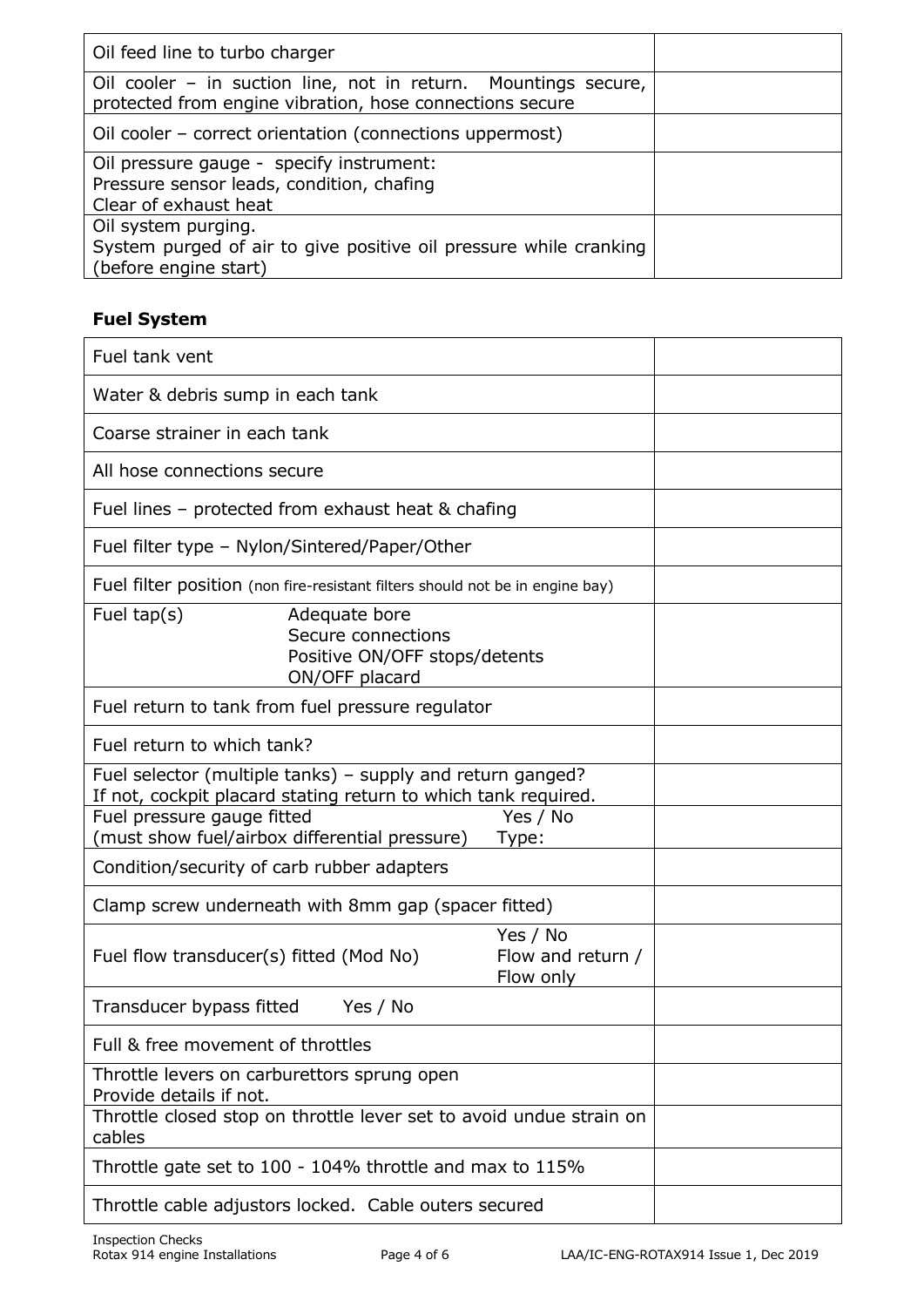| Full & free movement of chokes                                                               |  |
|----------------------------------------------------------------------------------------------|--|
| Choke cable adjusters locked. Cable outers secured                                           |  |
| Carb synchronisation – check mechanical synchronisation at idle<br>& full throttle positions |  |
| Drip trays/heatshields between carbs & exhaust Yes / No<br>(Recommended)                     |  |
| Drain pipe from drip trays to safe area                                                      |  |
| Air filter secure (wire locked if pusher)                                                    |  |

## **Fuel Flow Check**

| Check fuel flows in accordance with TL2.20 and submit completed |  |
|-----------------------------------------------------------------|--|
| LAA/IC-FF form.                                                 |  |
| Each pump and both pumps together from all tank outlets         |  |

## **Ignition & Electrical**

| Check all wiring for security, connectors, chafing                                    |  |
|---------------------------------------------------------------------------------------|--|
| Check battery connections, starter, starter solenoid,<br>$+ve$<br>terminals insulated |  |
| Check regulator connections, regulator earthed                                        |  |
| 22000 µf capacitor installed                                                          |  |
| Earth connection, engine to airframe (or to battery if composite<br>airframe)         |  |
| Charging indicator – voltmeter/ammeter/warning light                                  |  |
| Spark plug caps correctly fitted                                                      |  |

#### **Instruments**

| Tachometer type                                         |  |
|---------------------------------------------------------|--|
| Other engine instruments not already detailed - specify |  |
|                                                         |  |
|                                                         |  |
|                                                         |  |
|                                                         |  |

## **Pre/Initial Start Checks**

| Engine oil filled & system purged<br>Oil type used - specify |  |
|--------------------------------------------------------------|--|
| Coolant filled; overflow bottle part filled                  |  |
| Check throttles closed                                       |  |